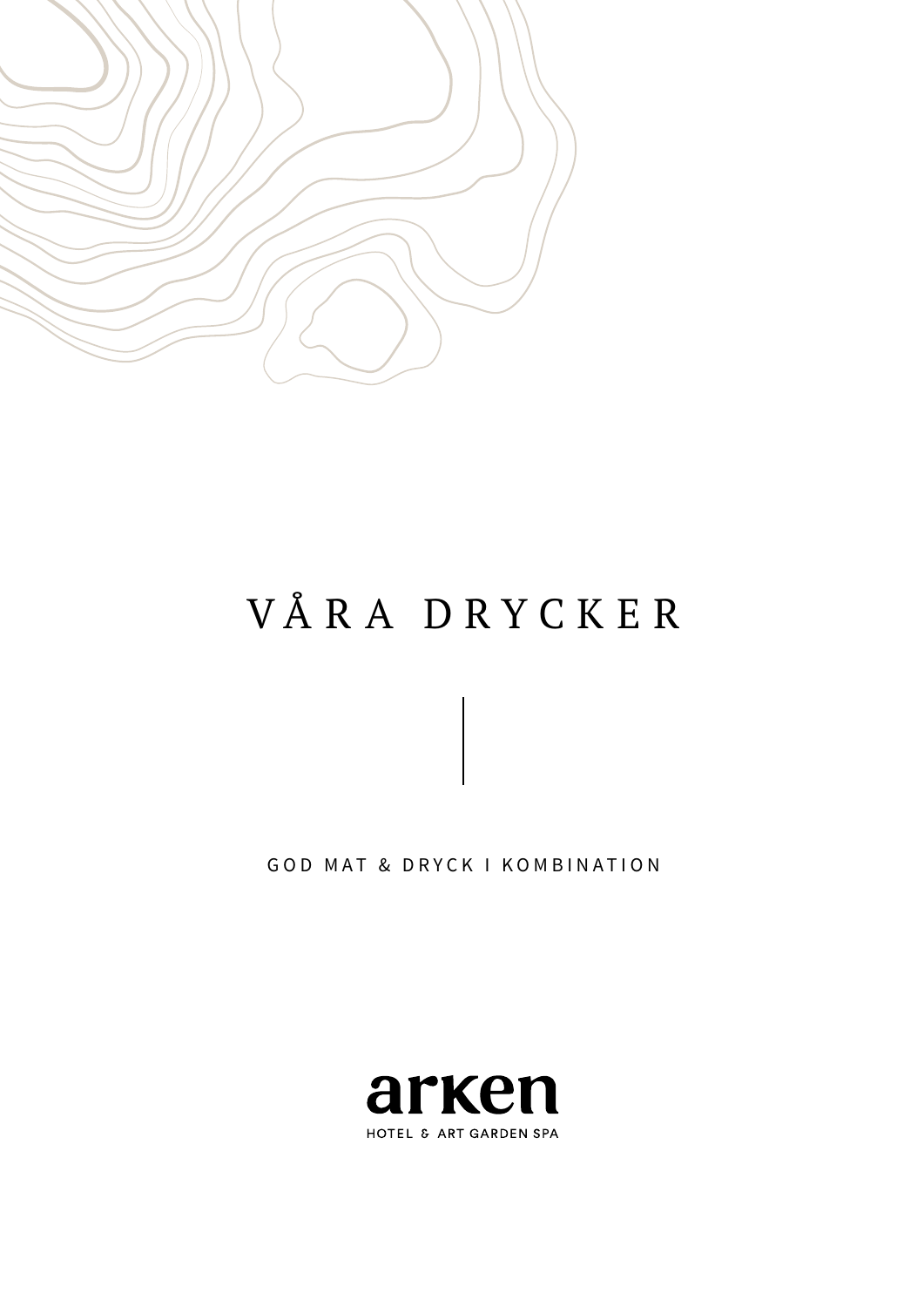# Ö L B e e r

#### FLASKA/BOTTLE Baron Trenck 50 cl. 6,0% 90:-*Lager, Starobrno, Tjeckien*  Mariestads Continental 33 cl. 4,2% 60:-*Lager, Spendrups Bryggeri, Sverige*  Mariestads Export 50 cl. 5,0% 85:-*Lager, Spendrups Bryggeri, Sverige* Wisby Weisse 50 cl. 5,2% 90:-*Veteöl, Gotlands Bryggeri, Sverige*  Sleepy Bulldog 33 cl. 4,8% 85:-*Pale Ale, Gotlands Bryggeri, Sverige* Wisby Stout 33 cl. 5,0% 85:-*Stout, Gotlands Bryggeri, Sverige*  Hazy Bulldog 33 cl. 5,7% 85:- *APA, Gotlands Bryggeri, Sverige* Four Stroke 33 cl. 6,2% 85:-*IPA (glutenfri), Höganäs Bryggeri, Sverige* Brekeriet Sour & Salt Gose 33 cl. 4,6% 90:-*Brekeriet Sverige*

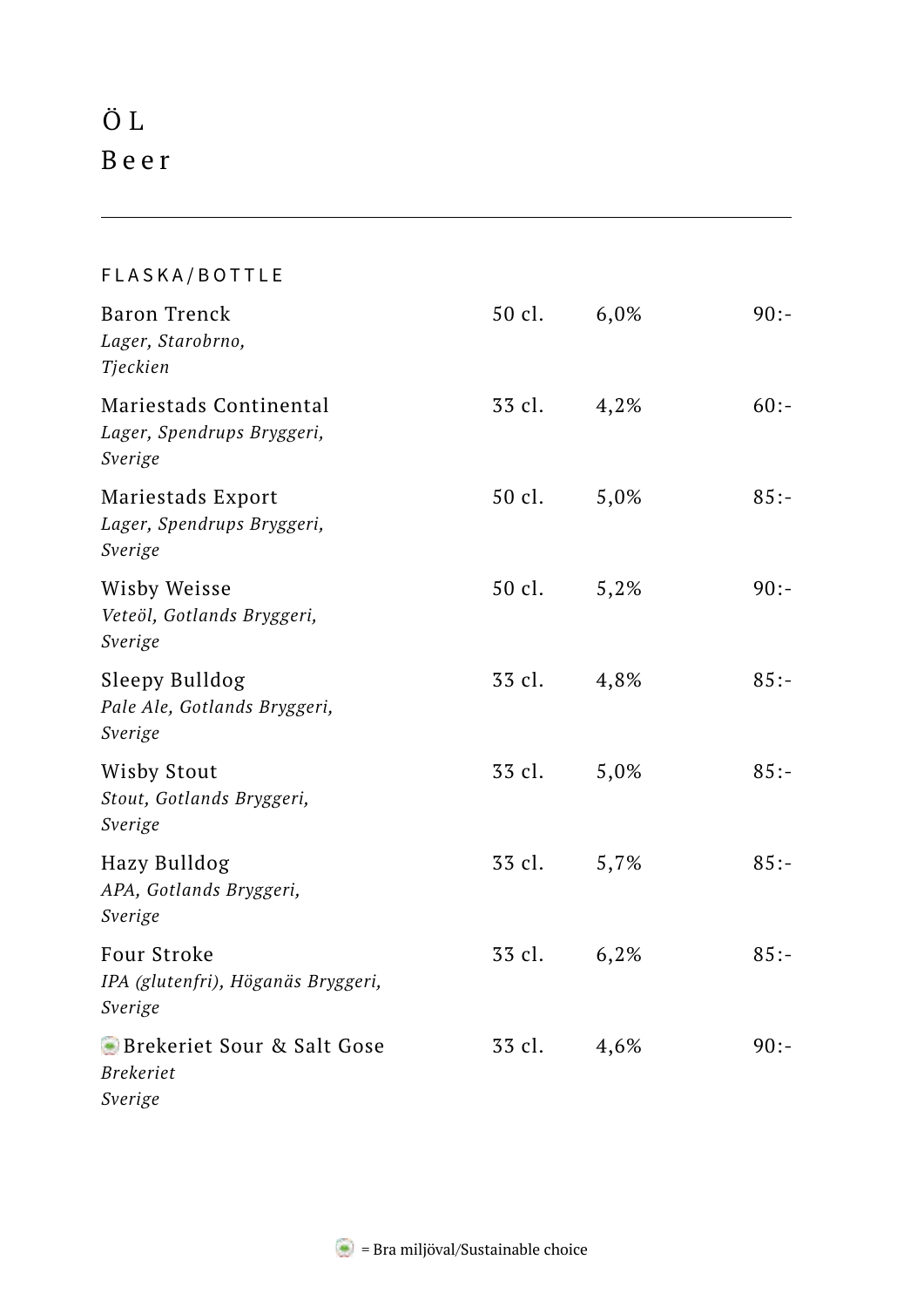## ÖL & CIDER Beer & Cider

| Ocean IPA<br>IPA, Oceanbryggeriet, Göteborg, Sverige                   | 50 cl. | 5.4% | $95: -$ |
|------------------------------------------------------------------------|--------|------|---------|
| Göteborgs Nya Starkpilsner<br>Pilsner, Göteborgs Nya Bryggeri, Sverige | 33 cl. | 5.7% | $80:-$  |
| Ocean Kosmos Lager<br>Lager, Oceanbryggeriet, Sverige                  | 33 cl. | 5.2% | $90:-$  |

#### Månadens lokala öl från mikrobryggeri i Sverige. Fråga din servitör vilken som gäller denna månaden.

*Local beer of the month - ask your waiter what´s new.*

#### FAT/DRAUGHT

| Krušovice Imperial<br>Lager, Heineken Ceská Republica,<br>Tjeckien             | 40 cl. | 5,0% | $90:-$  |
|--------------------------------------------------------------------------------|--------|------|---------|
| Brutal Brewing Rotating Tap<br>Ny sort regelbundet, Brutal Brewing,<br>Sverige | 40 cl. |      | $90:-$  |
| A ship full of IPA<br>IPA, Brutal Brewing, Sverige                             | 40 cl. | 5,8% | $85:-$  |
| Melleruds Utmärkta Pilsner Eko<br>Pilsner, Spendrups Bryggeri,<br>Sverige      | 40 cl. | 4,8% | $85:-$  |
| <b>CIDER</b>                                                                   |        |      |         |
| Briska Cider<br>Päron/Äpple/Fläder/Hallon & Vinbär,<br>Sverige                 | 33 cl. | 4,5% | $70:-$  |
| Angry Orchard<br>Crisp Apple, Boston Beer Company,<br>USA                      | 33 cl. | 5,0% | $85: -$ |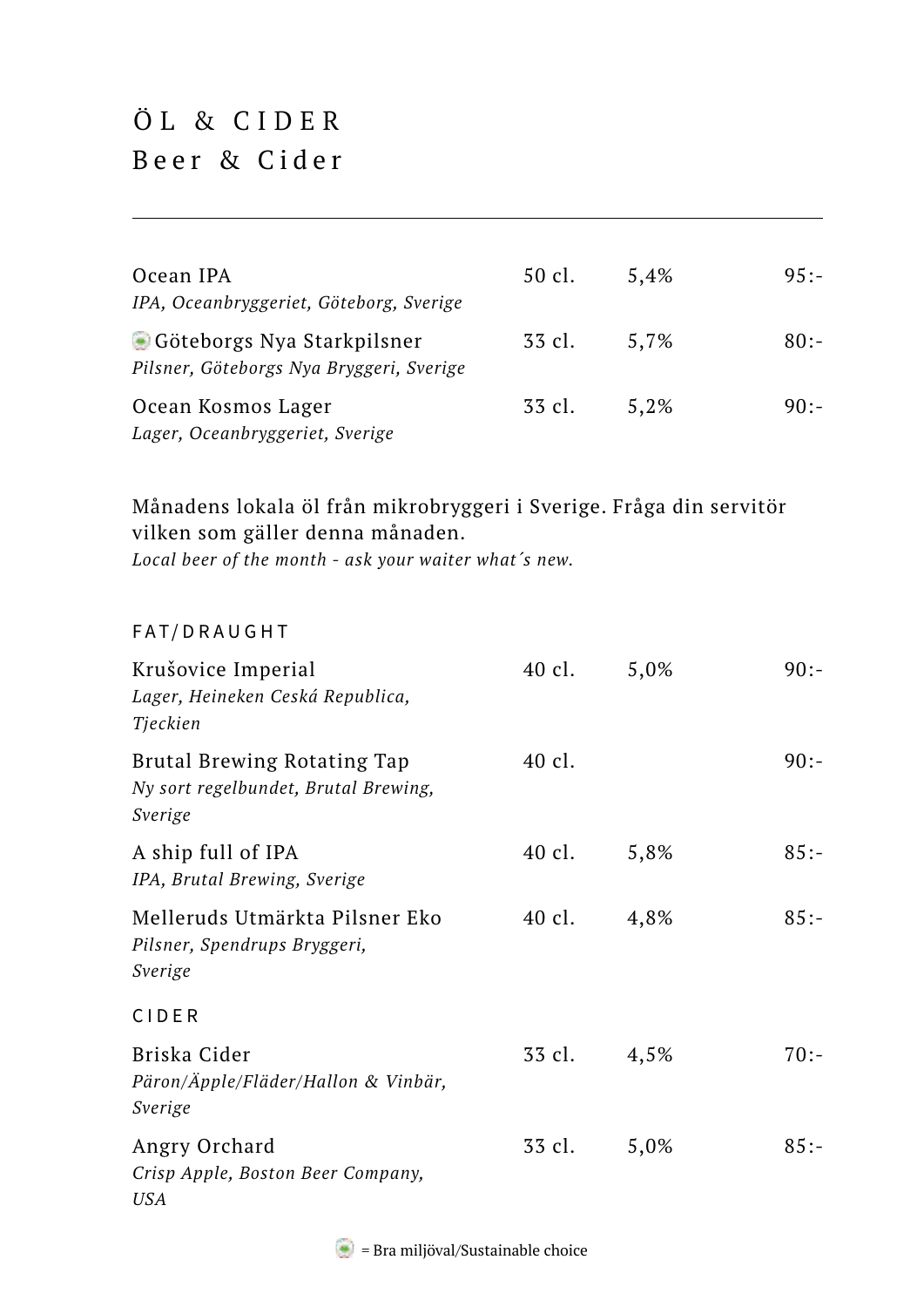#### MOUSSERANDE & CHAMPAGNE Sparkling wine & Champagne

|                                                                                                                                 | GLAS<br>  BY THE GLASS | FLASKA<br>  BOTTLE |
|---------------------------------------------------------------------------------------------------------------------------------|------------------------|--------------------|
| ITALIEN   ITALY<br>Terre Organica Prosecco<br>Prosecco EKO, Veneto                                                              | $105:-$                | $495: -$           |
| SPANIEN   SPAIN<br>Codorníu Ecológica<br>Cava, Xarel-Lo, Perelada, Macabeo, Katalonien                                          | $90:-$                 | $465: -$           |
| FRANKRIKE   FRANCE<br>Louis Roederer Collection 242, NV<br>Brut Premier, Chardonnay, Pinot noir,<br>Pinot meunier, Champagne NV | $140:-$                | $825: -$           |
| Gaston Chiquet Grand Cru Blanc de Blancs D'Ay<br>Chardonnay, Champagne NV                                                       |                        | $1250:-$           |
| Louis Roederer Cristal<br>Chardonnay, Pinot Noir, Champagne 2013                                                                |                        | $3495:-$           |

## ROSÉ Rosé wine

| Coteaux D'aix En Provence                | 145:    | $565: -$ |
|------------------------------------------|---------|----------|
| Grenache, Cinsault, Syrah, Provence,     |         |          |
| Frankrike, 2020                          |         |          |
| Rabl Rosé                                | $130:-$ | $525: -$ |
| Zweigelt, Niederösterrich, Österike 2020 |         |          |

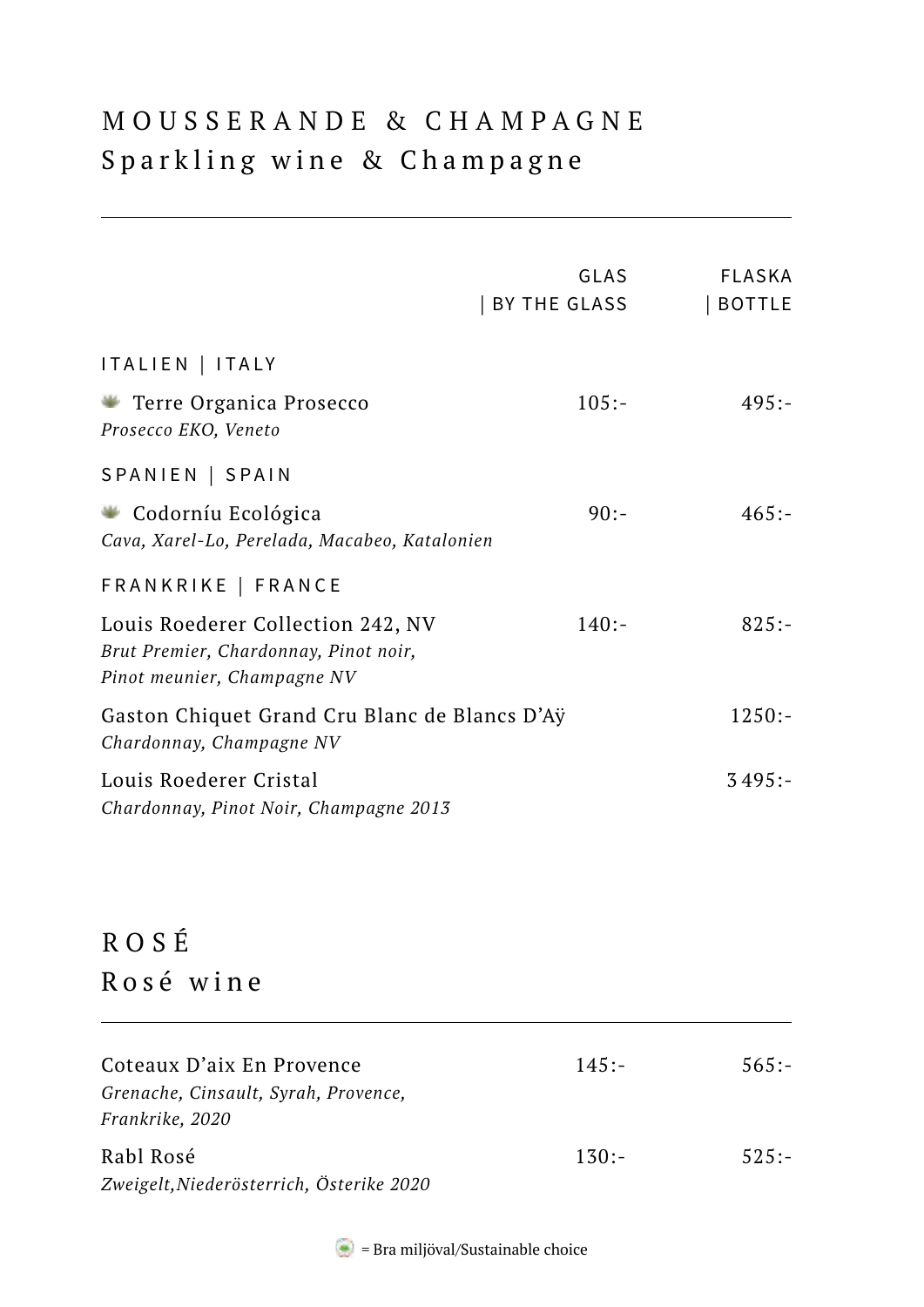#### VITA VINER White wine

|                                                                         | GLAS<br>  BY THE GLASS | <b>FLASKA</b><br>  BOTTLE |
|-------------------------------------------------------------------------|------------------------|---------------------------|
| FRANKRIKE   FRANCE                                                      |                        |                           |
| Bourgogne Blanc<br>Chardonnay, Château Fuissé, Bourgogne 2020           | $160: -$               | 655:                      |
| Kuentz Bas<br>Pinot Blanc, Alsace 2017                                  |                        | $495: -$                  |
| Christophe Patrice Petit Chablis<br>Chardonnay, Chablis, Frankrike 2020 |                        | $625: -$                  |
| ITALIEN   ITALY                                                         |                        |                           |
| Fedele [Eko, Vegansk]<br>Catarratto & Pinot Grigio, Sicilien, 2020      | $90:-$                 | $375: -$                  |
| Cutizzi Greco Di Tufo DOCG<br>Greco, Campania, 2020                     |                        | $675: -$                  |
| Trebium [Eko]<br>÷<br>Trebbiano Spoletino, Umbrien, 2019                |                        | $585: -$                  |
| TYSKLAND                                                                |                        |                           |
| George Breuer<br>Terra Montosa, Riesling, Rheingau 2018                 |                        | $725: -$                  |
| SPANIEN                                                                 |                        |                           |
| Volver Paso a Paso [Eko]<br>Verdejo, La Mancha, Spanien 2020            | $110:-$                | $485: -$                  |
| Paco & Lola No.12<br>Albariño, Rias Baixas, Spanien 2019                |                        | $525: -$                  |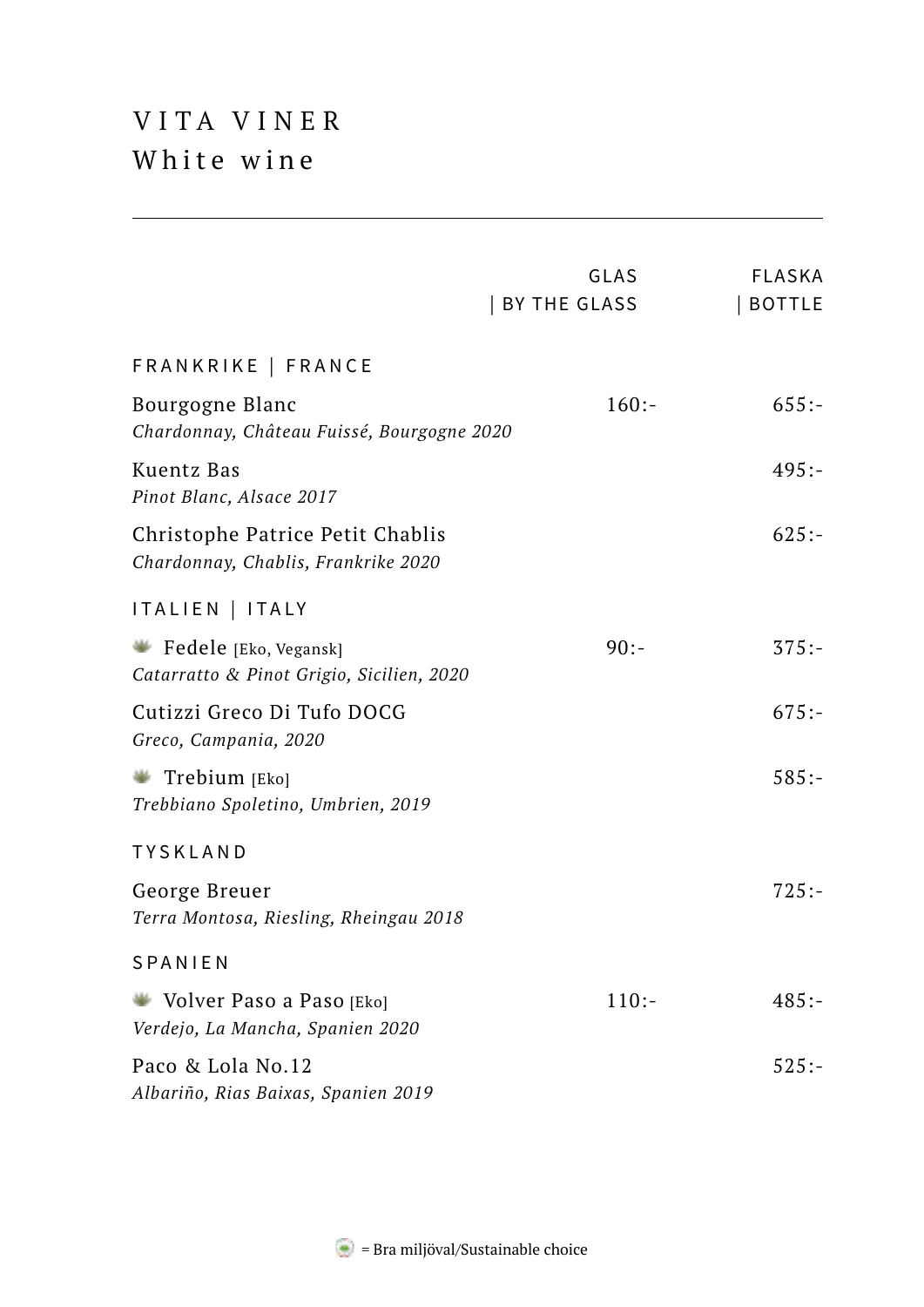## VITA VINER White wine

|                                                                         | GLAS<br>/ BY THE GLASS | <b>FLASKA</b><br>/ BOTTLE |
|-------------------------------------------------------------------------|------------------------|---------------------------|
| ÖSTERRIKE                                                               |                        |                           |
| Weingut Rabl<br>Grüner Veltliner Langenlois, Kamptal, Österrike 2020    |                        | $545: -$                  |
| Weingut Rabl<br>Riesling Langenlois, Kamptal, Österrike 2020            | $130:-$                | $525: -$                  |
| USA                                                                     |                        |                           |
| Châteu Ste Michelle<br>Riesling, Columbia Valley, Washington State 2020 |                        | $495: -$                  |
| Lander Jenkins<br>Chardonnay, Kalifornien 2019                          | $150:-$                | $585: -$                  |
| NYA ZEELAND                                                             |                        |                           |
| Walnut Block Collectables [Eko]<br>Sauvignon Blanc, Marlborough 2020    | $165: -$               | $625: -$                  |

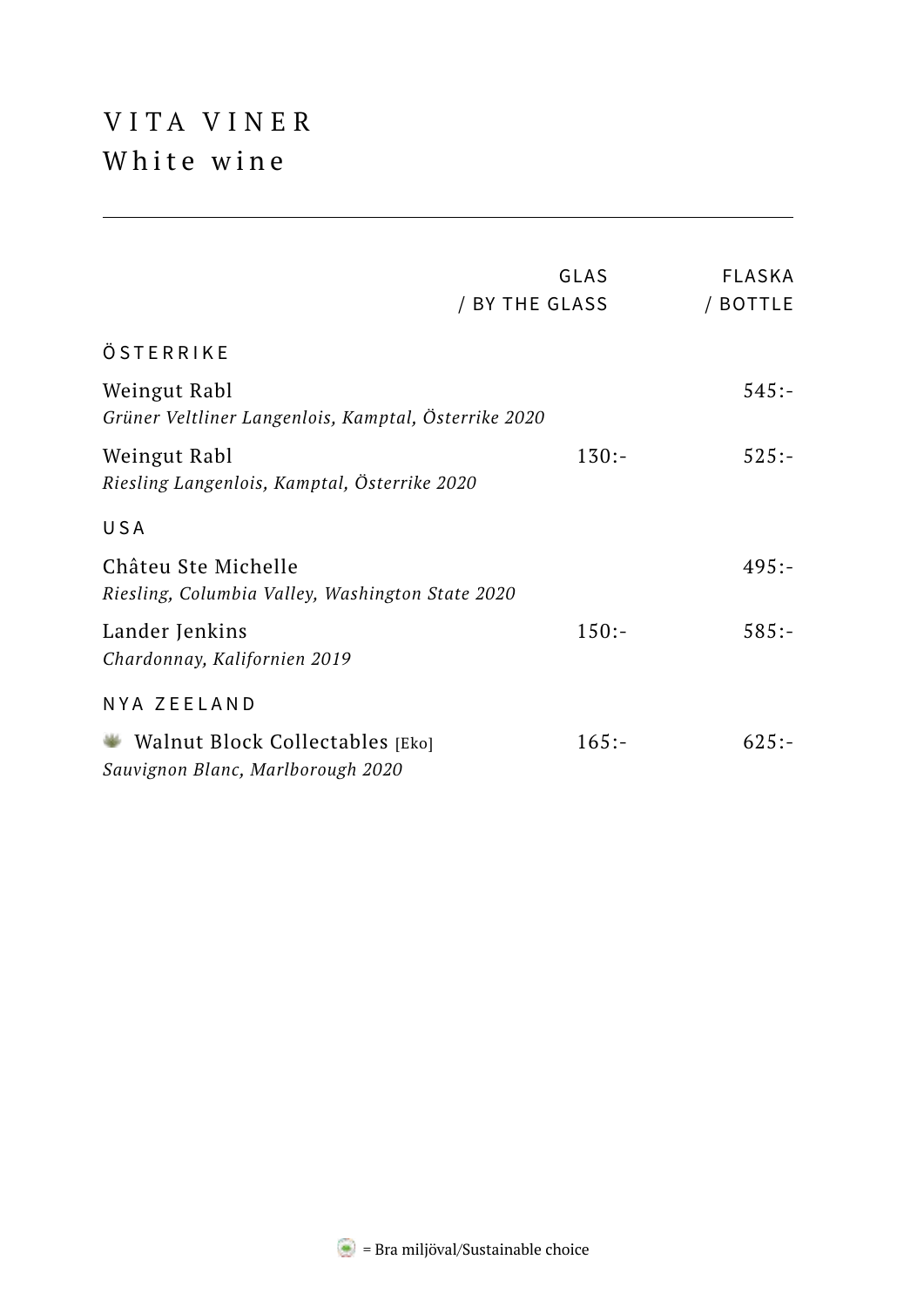## RÖDA VINER Red wine

|                                                                                                      | GLAS           | <b>FLASKA</b> |
|------------------------------------------------------------------------------------------------------|----------------|---------------|
|                                                                                                      | / BY THE GLASS | / BOTTLE      |
| FRANKRIKE                                                                                            |                |               |
| Vidal-Fleury Côtes du Rhône Villages<br>Carignan, Grenache, Mourvèdre, Syrah, Rhône 2018             |                | $525: -$      |
| J Faiveley<br>Chambolle-Musigny, Pinot Noir, Bourgogne 2013                                          |                | $1225: -$     |
| Domaine le Colombier Vacqueyras Vieilles Vignes [Eko]<br>and the<br>Grenache, Mourvèdre, Rhône, 2020 |                | $575: -$      |
| SPANIEN                                                                                              |                |               |
| Can Blau<br>Carinena, Syrah, Garnacha, Blau, Montsant 2019                                           |                | $525: -$      |
| Guímaro Mencia<br>Ribeira Sacra, Galicien, 2020                                                      |                | $575: -$      |
| Baigorri Rioja Crianza [Vegan]<br>Tempranillo, Rioja 2018                                            | $145: -$       | $565: -$      |
| <b>ITALIEN</b>                                                                                       |                |               |
| Fedele [Eko, Vegan]<br>Nero D' Avola, Sicilien, 2020                                                 | $90: -$        | $375: -$      |
| Antiche Terre Mezzo Monte Ripasso<br>÷<br>Corvino, Corvinone, Rondinella, Veneto 2019                | $130:-$        | $525: -$      |
| Castello di Nieve<br>Barbera d'Alba, Piemonte 2018                                                   |                | $625: -$      |
| Cascina Ballarin<br>Langhe Nebbiolo, Piemonte 2018                                                   |                | $665: -$      |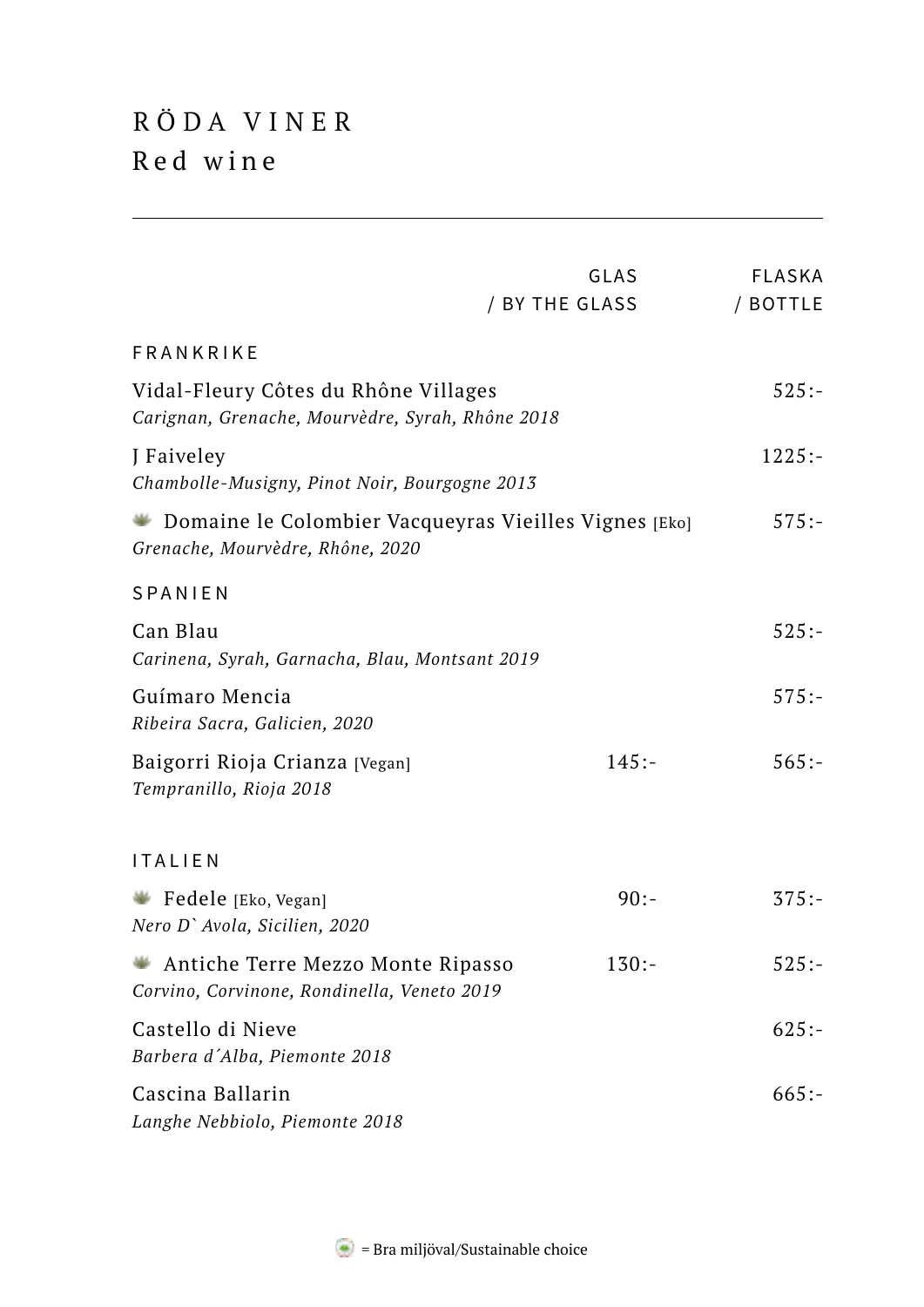## RÖDA VINER Red wine

|                                                                                          | GLAS<br>/ BY THE GLASS | <b>FLASKA</b><br>/ BOTTLE |
|------------------------------------------------------------------------------------------|------------------------|---------------------------|
| Poliziano<br>Sangiovese & Merlot, Toscana 2018                                           |                        | $795: -$                  |
| Antiche Terre Mezzo Monte Amarone<br>Corvina Veronese, Corvione, Rondinella, Veneto 2016 |                        | $865: -$                  |
| Renato Ratti Barolo Marcenasco<br>Nebbiolo, Piemonte 2015                                |                        | $895:-$                   |
| USA                                                                                      |                        |                           |
| <b>Ghost Pines</b><br>Zinfandel, Kalifornien 2018                                        |                        | $495: -$                  |
| Columbia Winery<br>Merlot, Washington State 2018                                         |                        | $495: -$                  |
| Chateau Ste Michelle Indian Wells<br>Cabernet Sauvignon, Washington State 2018           |                        | $745: -$                  |
| Rhiannon<br>Petite Sirah, Syrah, Barbera Kalifornien, USA 2019                           |                        | $645: -$                  |
| NYA ZEELAND                                                                              |                        |                           |
| Walnut Collectables [Eko]<br>Pinot Noir, Marlborough 2019                                | $165: -$               | $685: -$                  |
| <b>SYDAFRIKA</b>                                                                         |                        |                           |
| Ernie Els Major Series<br>Cabernet Sauvignon, Stellenbosch 2020                          |                        | $875: -$                  |

 $\blacktriangleright$  = Bra miljöval/Sustainable choice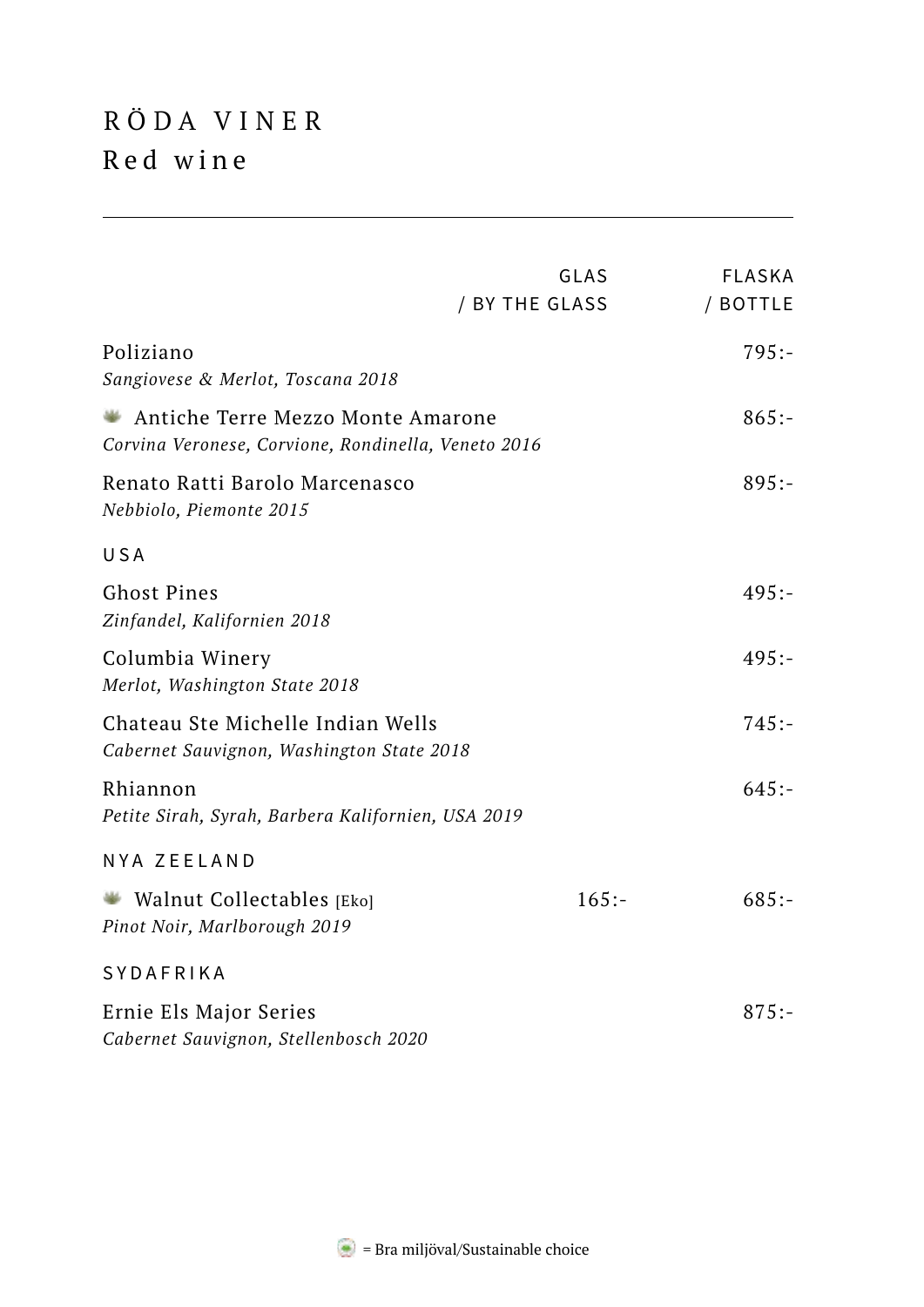#### DESSERTVINER Dessert wine

|                                                     | GLAS<br>/ BY THE GLASS |
|-----------------------------------------------------|------------------------|
| ITALIEN                                             |                        |
| Ceretto Moscato d'Asti<br>Piemonte, Italien 2020    | $75: -$                |
| PORTUGAL                                            |                        |
| Fonseca Guimaraens Vinhos<br>Terra Prima Port, Dour | $85:-$                 |
| ÖSTERRIKE                                           |                        |
| Tschida Angerhof Auslese<br>Burgenland 2017         | $75: -$                |

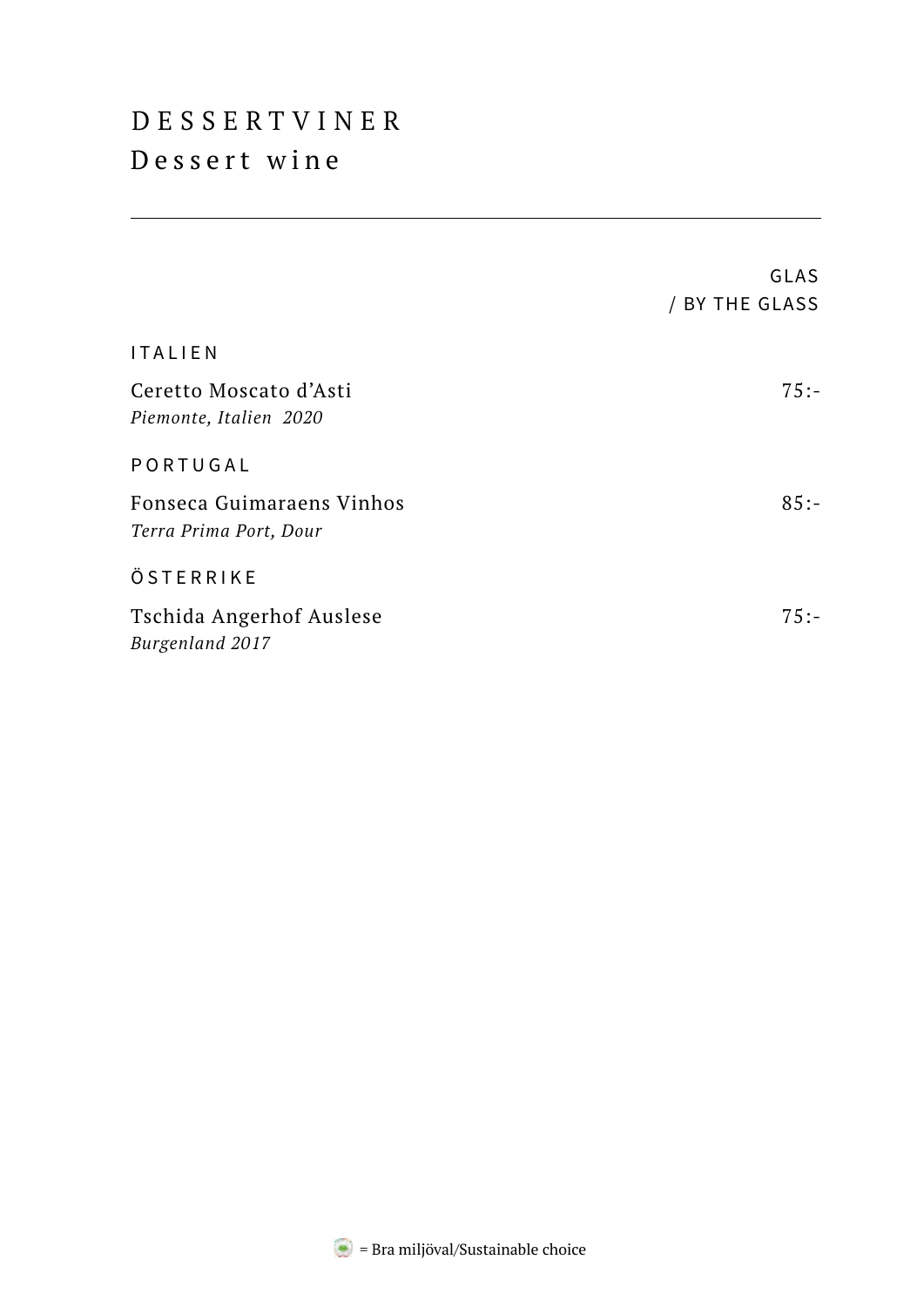|               |     | PRIS/CL |
|---------------|-----|---------|
| Aberfeldy     | 12y | $32: -$ |
| Auchentoshan  | 12y | $28: -$ |
| Ardbeg        | 10y | $26: -$ |
| Bowmore       | 12y | $28: -$ |
| Bowmore       | 18y | $40: -$ |
| Buffalo trace |     | $32: -$ |
| Caol ila      | 12y | $28: -$ |
| Cragganmore   | 12y | $28: -$ |
| Dalwhinnie    | 15y | $30:-$  |
| Glenkinchie   | 12y | $28: -$ |
| Glenlivet     | 12y | $28: -$ |
| Jack Daniel's |     | $24: -$ |
| Jameson       |     | $22: -$ |
| Lagavulin     | 16y | $58: -$ |
| Laphroaig     | 10y | $42: -$ |
| Macallan      | 12y | $30: -$ |
| Oban          | 14y | $35: -$ |
| Talisker      | 10y | $28: -$ |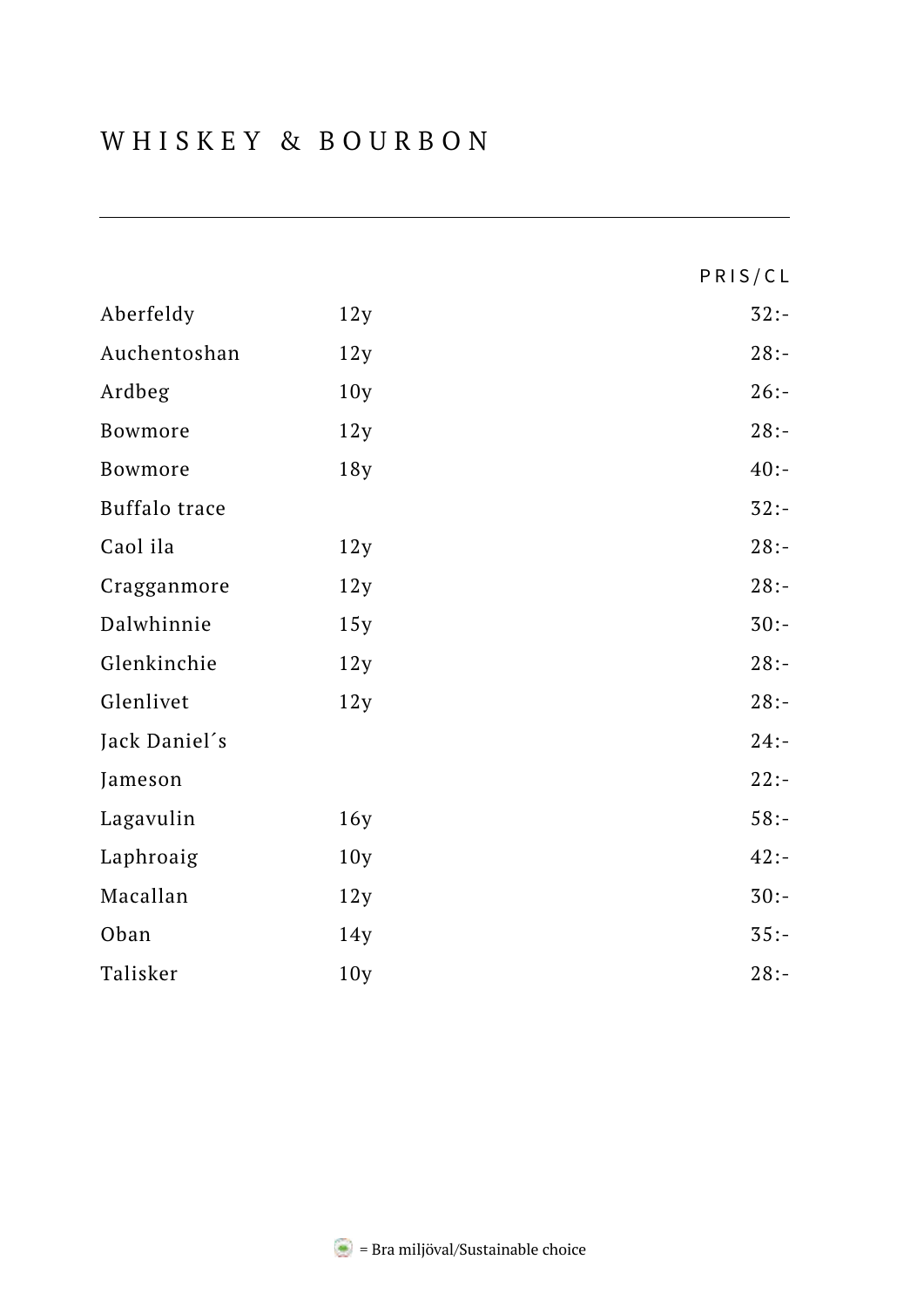#### C O G N A C , B R A N D Y , CALVADOS & GRAPPA

| COGNAC                   | PRIS/CL |
|--------------------------|---------|
| Martell VS               | $25: -$ |
| Martell VSOP             | $30:-$  |
| Martell Cordon Bleu      | $65: -$ |
| Martell XO               | $80:-$  |
| <b>BRANDY</b>            |         |
| Alvisa 10 Organic Brandy | $32: -$ |
| CALVADOS                 |         |
| Boulard VSOP             | $24: -$ |
| Boulard XO               | $34: -$ |
| GRAPPA                   |         |
| Sarpa di Poli            | $40: -$ |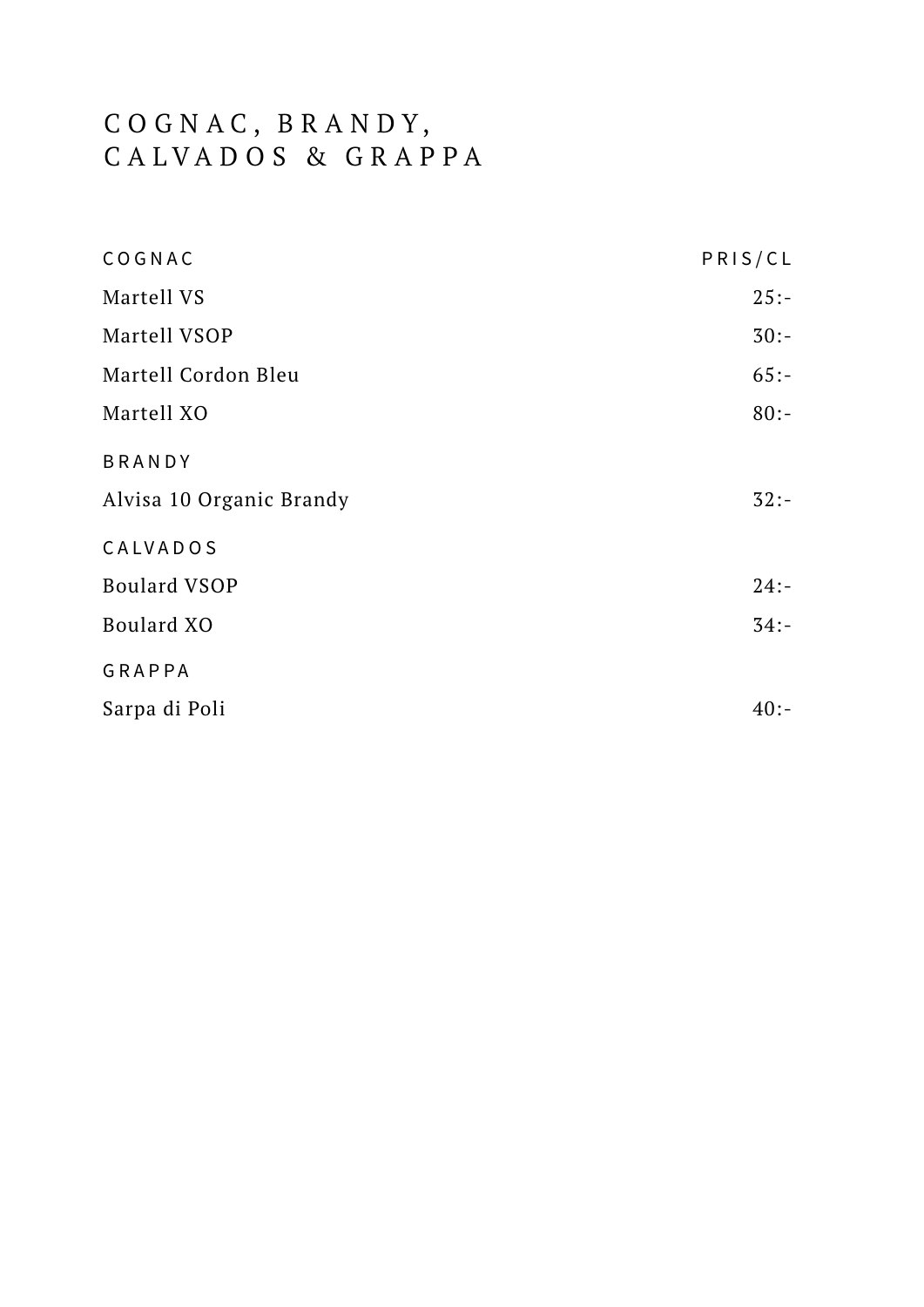## ROM Rum

|                                      | PRIS/CL |
|--------------------------------------|---------|
| Angostura 1919                       | $28: -$ |
| Havana 3y                            | $24: -$ |
| Havana 7y                            | $28: -$ |
| Plantation Grande Reserva, Barbados  | $28: -$ |
| Plantation Panama                    | $35: -$ |
| <b>Plantation Fiji</b>               | $30:-$  |
| Plantation XO 20th Anniversary       | $35: -$ |
| Ron Zacapa XO                        | $75: -$ |
| Matusalem Gran Reserva               | $35: -$ |
| Plantation Stiggin's Fancy Pineapple | $30:-$  |

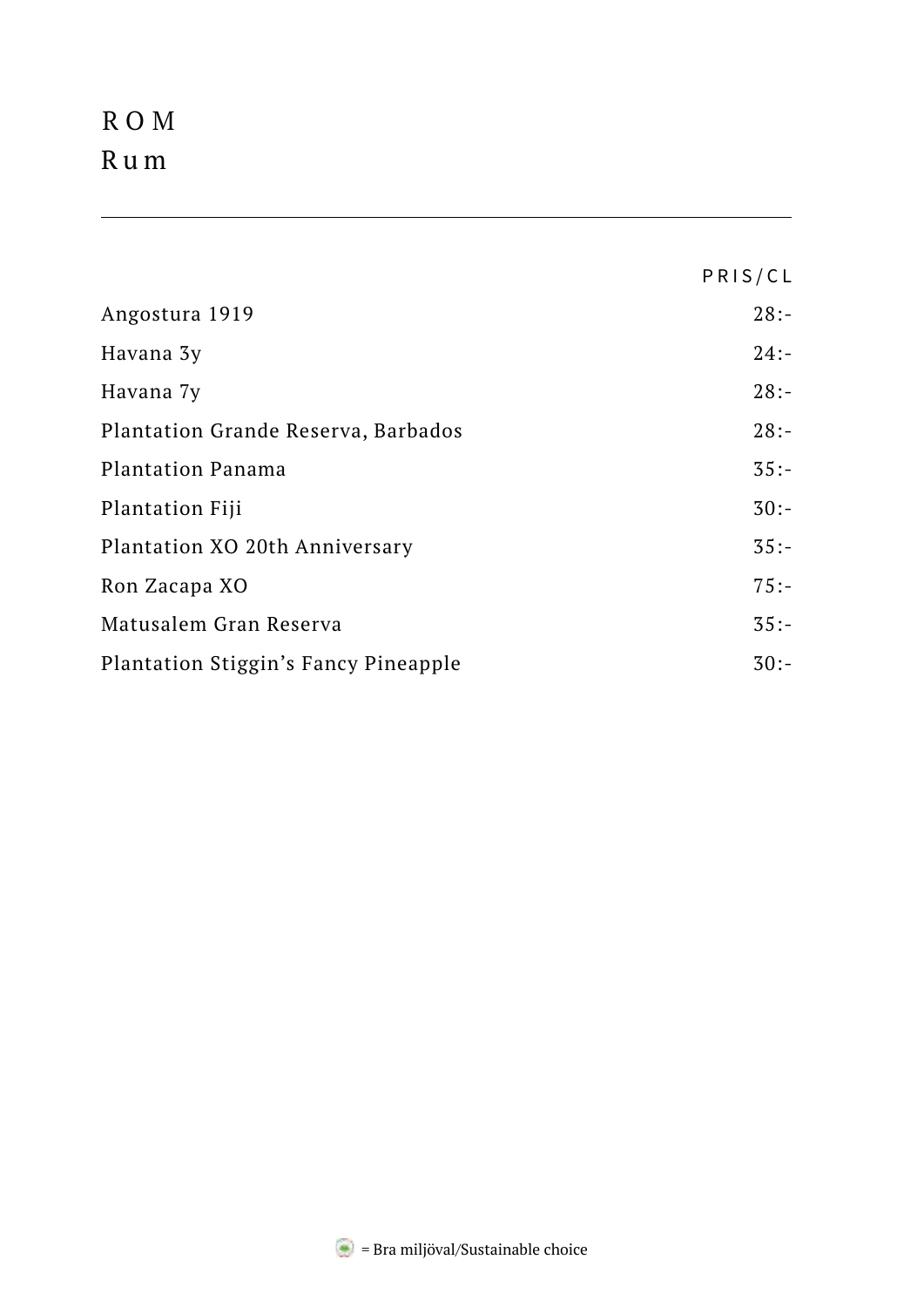## LIKÖR Liqueur

|                 | PRIS/CL |
|-----------------|---------|
| Amaretto        | $26: -$ |
| Amarula         | $26: -$ |
| <b>Baileys</b>  | $26: -$ |
| Bénédictine dom | $26: -$ |
| Cointreau       | $26: -$ |
| Drambuie        | $26: -$ |
| Frangelico      | $26: -$ |
| Grand Marnier   | $26: -$ |
| Kahlúa          | $26: -$ |
| Licor 43        | $26: -$ |
| Sambucca        | $26: -$ |
| Xanté           | $26: -$ |

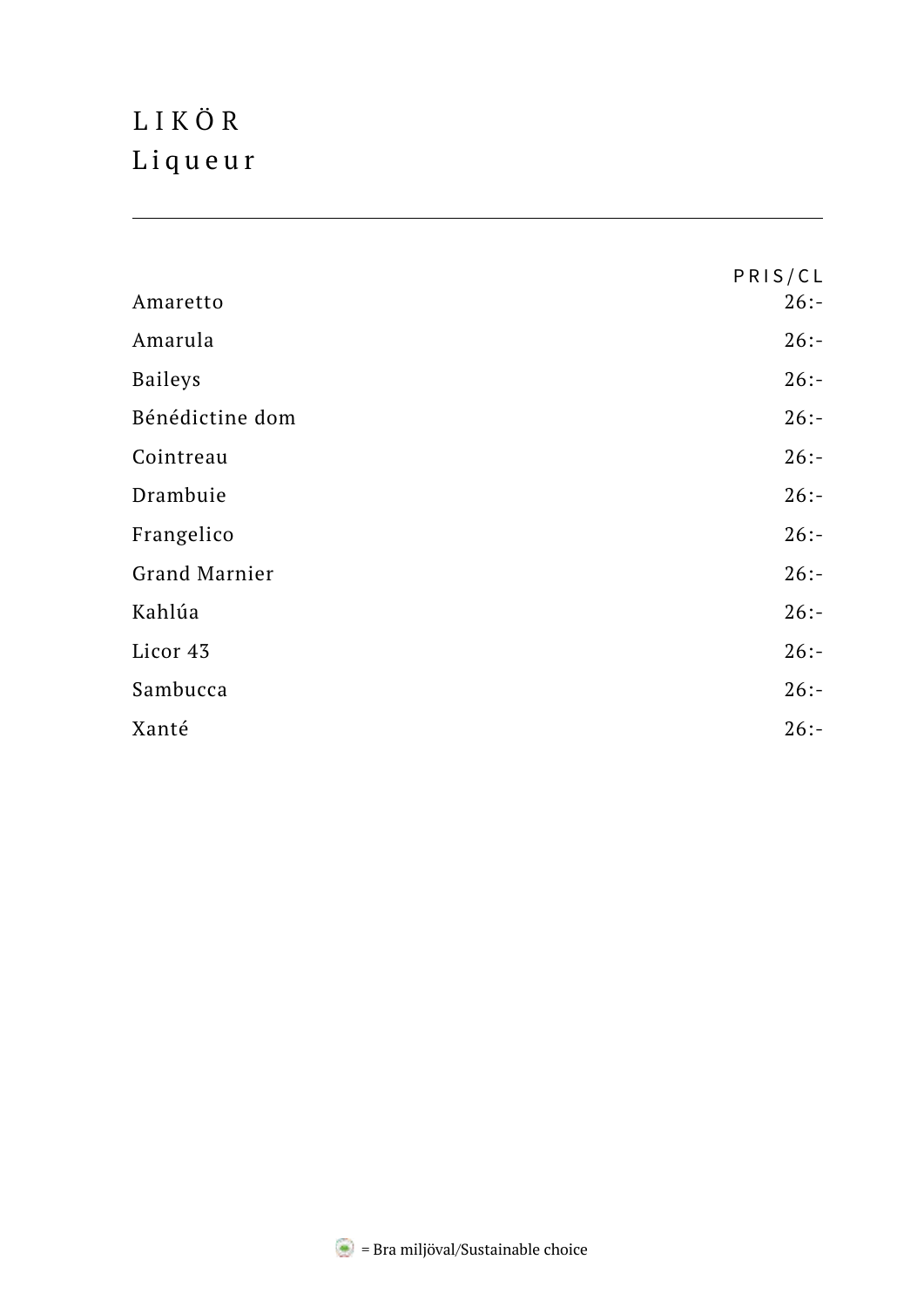#### GIN & TONIC

|                             | PRIS/CL |
|-----------------------------|---------|
| Beefeater                   | $24: -$ |
| <b>Bombay Sapphire</b>      | $28: -$ |
| Haymans                     | $32: -$ |
| Hendrick's                  | $34: -$ |
| Le gin                      | $30:-$  |
| Monkey 47                   | $34: -$ |
| Silent pool                 | $30:-$  |
| Tanqueray                   | $28: -$ |
| Stockholms bränneri dry gin | $28: -$ |
| TONIC                       |         |
| Schweppes Premium           | $30:-$  |
| Fentimans Dry Tonic         | $40: -$ |
| Fever Tree Tonic            | $40: -$ |

Fever Tree Elderflower Tonic 40:-

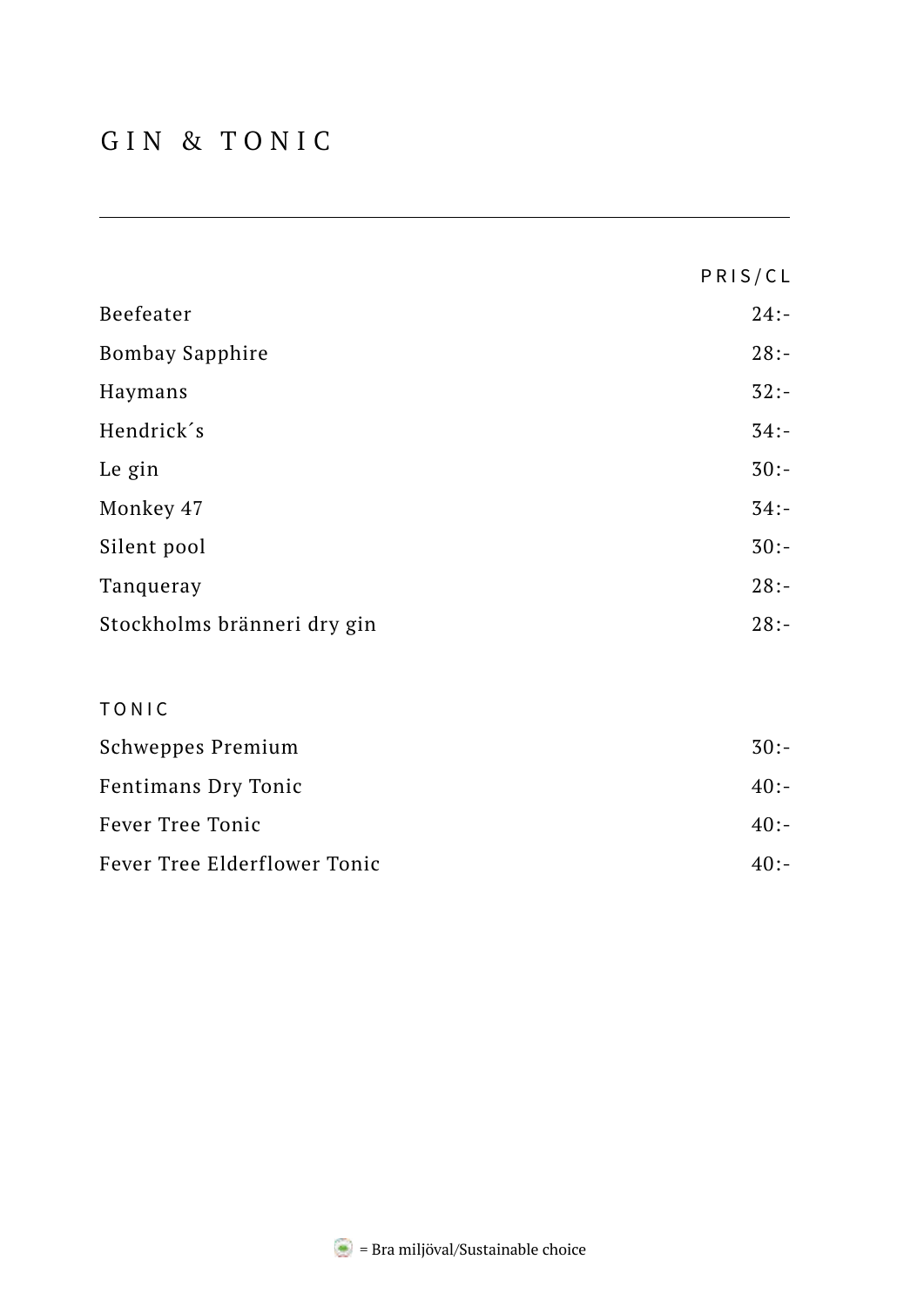#### K A F F E D R I N K A R Coffee drinks

| ESPRESSO MARTINI<br>Vodka, Kahlúa, espresso & sockerlag                  | 4 cl           | $130:-$ |
|--------------------------------------------------------------------------|----------------|---------|
| IRISH COFFEE<br>Jameson, farinsocker, kaffe & grädde                     | 4 cl           | $130:-$ |
| <b>COFFEE MILLIONAIRE</b><br>Frangelico, Baileys, Kahlúa, kaffe & grädde | 4 cl           | $130:-$ |
| KAFFE KARLSSON<br>Baileys, Cointreau, kaffe & grädde                     | $4 \text{ cl}$ | $130:-$ |